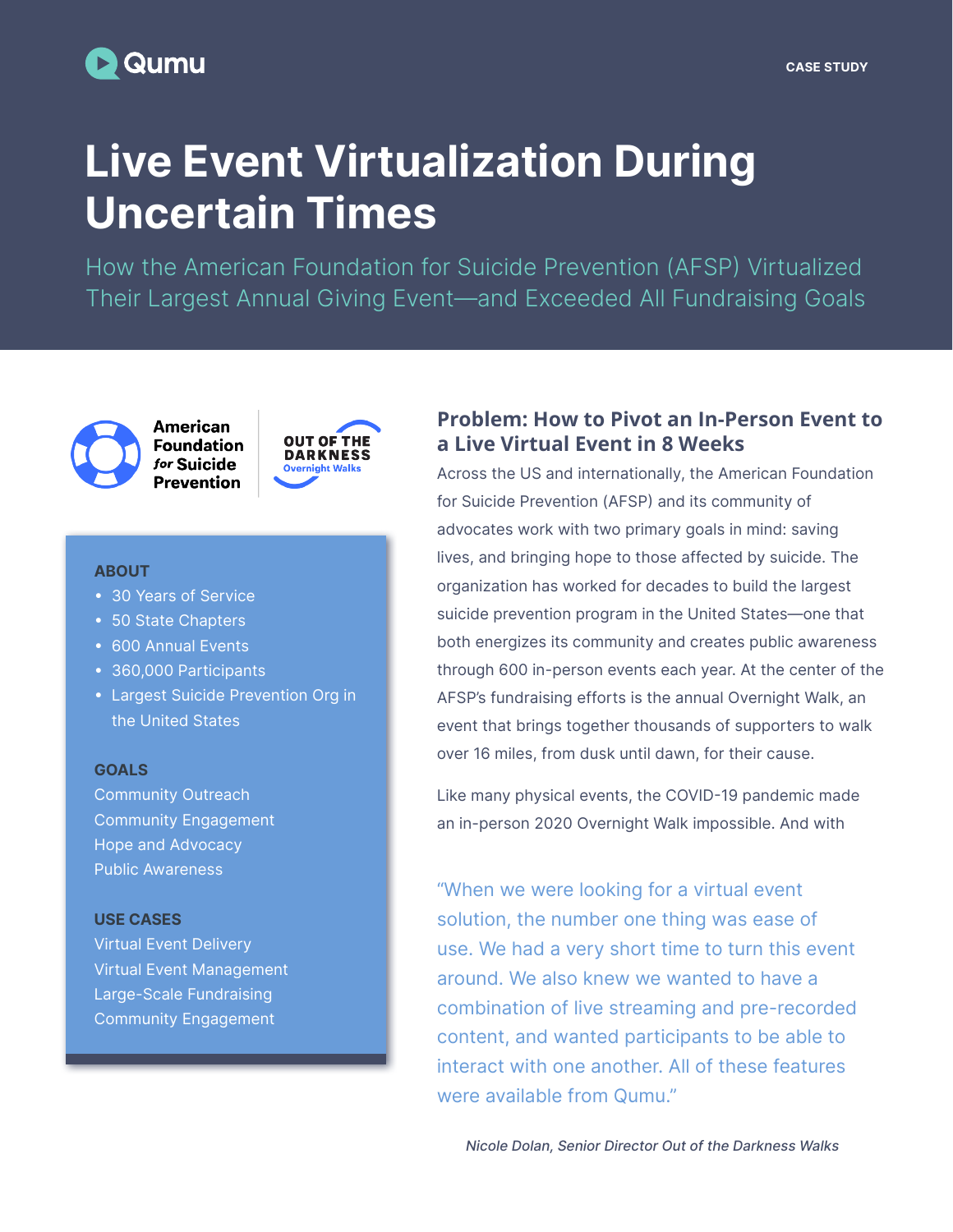CASE STUDY





\$1.5M Giving Goal Exceeded



just 8 weeks to pivot their program to video, the organization was tasked with developing and launching its first ever "Virtual Overnight Experience," featuring a series of online interactions and challenges throughout the month of June, and culminating in special programming during the Event Weekend, June 20-21. The Event Weekend needed to include:

- A live panel discussion on mental health
- A virtual honor bead ceremony
- A live musical performance by American Idol artist Louis Knight
- An interactive mosaic of global participants
- A live a capella group performance.

## **The Qumu Solution: Our User-Friendly Cloud-Based Video Platform**

At the recommendation of a long-time Overnight Walk participant, AFSP evaluated and ultimately chose Qumu Cloud to manage and deliver a sophisticated, yet easy-to-use, cloud-based Enterprise Video platform for their virtual event. With a lean staff and no time to learn a complex system, the team was drawn to Qumu Cloud's intuitive user experience, not only for participants and presenters, but also for the event director and producer.

Through a customized event portal, Qumu Cloud functioned as the central gathering space for the Event Weekend's live, online experience—allowing viewers to participate from any device. Behind the scenes, Qumu Cloud provided flawless delivery of live and on demand video streams, plus recording, storage and management of all content.

Going forward, Qumu Cloud will provide the AFSP with the flexibility and ease-of-use to cover a variety of use cases, including:

**Virtual Events: ASFP is now equipped to quickly** launch new virtual events or transform an in-person event to a virtual one, without losing the sense of community and connection. Support for multi-site speakers, musical performers, customized event portals, live Q&A, polling, chat, and panel discussions will all contribute to highly engaging events.

Community Engagement: Supporting those affected by suicide means creating a sense of community and showing individuals, families and others that they are not alone. With Qumu Cloud, AFSP discovered an unexpected benefit—allowing participants to be part of remote activities and make personal connection to all supporters everywhere.

Fundraising: An important part of AFSP's effort is raising funds to support the fight with events, suicide research, advocacy for public policy and legislation, and educational programs. And video broadcasts, events and education play major roles in reaching and engaging potential donors.

**Education and Storytelling: Now AFSP leaders,** educators and advocates will be able to easily share